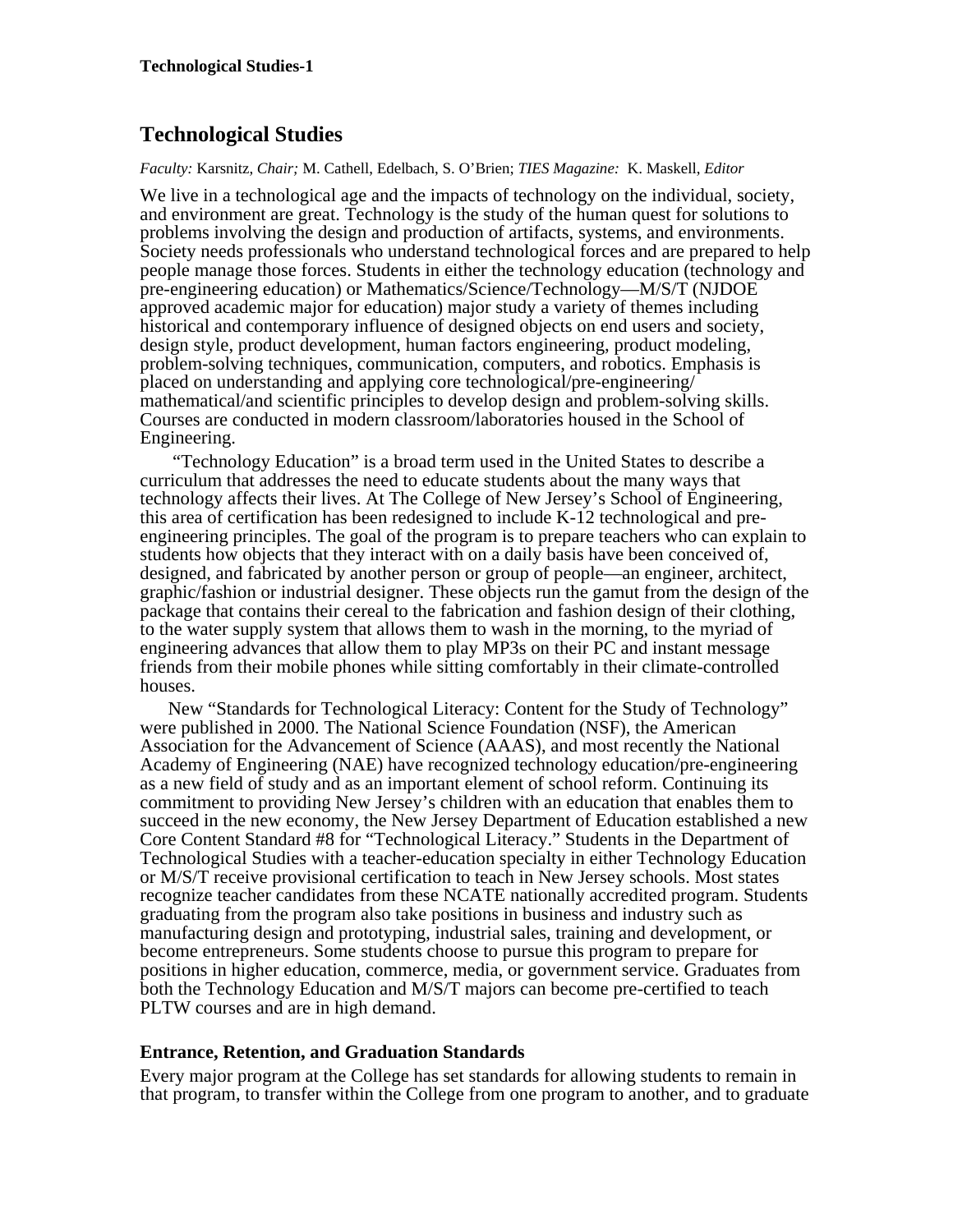from a program. The following are the standards for programs in technological studies. Minimum grades are noted in parentheses:

- Retention in the technology education major is based on the following performance standards in these "critical content courses": ETE 261/Multimedia Design (C+); and TED 280/Introduction to Teaching Technology Education (C+).
- Transfer to the technology education major from another program within the College is based upon the following performance standards in these "foundation courses": ETE 261/Multimedia Design (C+); and TED 280/Introduction to Teaching Technology Education (C+).
- Retention in the M/S/T major is based on the following performance standards in these "critical content courses": ETE 261/Multimedia Design (C+); and
	- o ELST and DHST—ELE 201/RAL221 (C+) or
	- $\circ$  ECST—ECE 102/202 (C+) or
	- o SEST—WRI 102/SPE 103/FSP (B)
- Transfer to the M/S/T major from another program within the College is based upon the following performance standards in these "foundation courses": ETE 261/Multimedia Design (C+); and
	- o ELST and DHST—ELE 201/RAL221 (C+) or
	- $O$  ECST—ECE 102/202 (C+) or
	- o SEST—WRI 102/SPE 103/FSP (B)

# **Technology Education (ETTC) or M/S/T (ELST/ECST/DHST/SEST) Majors**

Candidates for a teacher-education certificate must have a 2.75 cumulative grade point average to successfully complete their teacher education program. They also must meet the state hygiene/physiology requirement and pass the appropriate PRAXIS examination before the New Jersey State Department of Education will issue the appropriate certificate. MST graduates will be able to qualify for a middle school endorsement. Teacher-education candidates will receive a "certificate of eligibility with advanced standing" which requires a candidate to be provisionally certified for his or her first year of teaching. After one year of successful teaching, the candidate is eligible for a permanent certificate. Students should consult with their departmental advisers in planning their academic program. These plans should take into account requirements for the major, general education, professional courses, and state certification.

### **Suggested Course Sequence**

### **Technology Education—First Year (by advisement)**

| 1 course unit |
|---------------|
| 1 course unit |
| 1 course unit |
| 1 course unit |
| 1 course unit |
| 1 course unit |
| 1 course unit |
| 1 course unit |
|               |

### **Total for year 8 course units**

*\*It is recommended that students exempted from this course take other liberal learning courses.*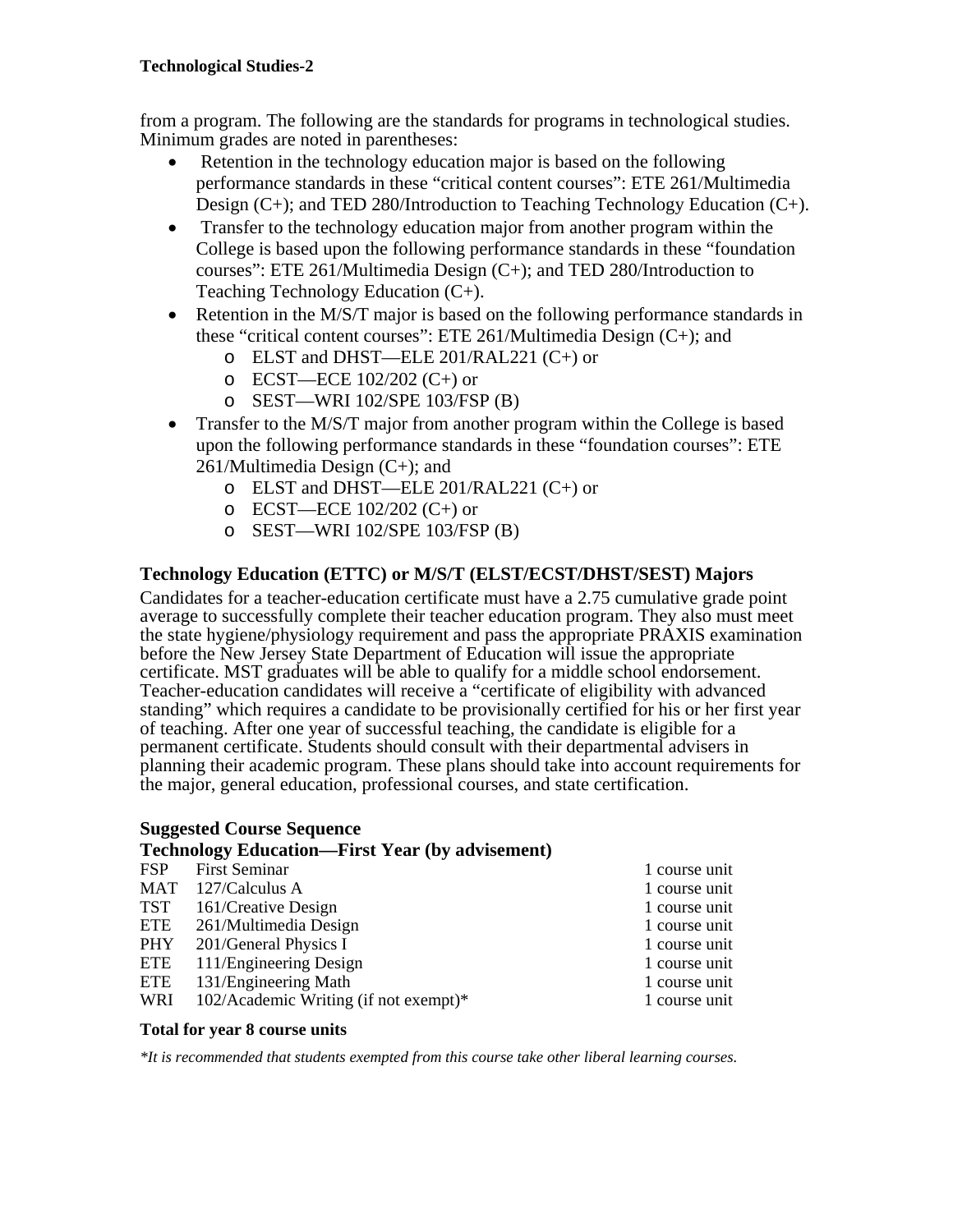# **Elementary Education M/S/T (ELST) or Early Childhood Education M/S/T (ECST) or Deaf and Hard of Hearing M/S/T (DHST) or**

**Special Education M/S/T (SEST) with a Technology Specialization** 

This interdisciplinary major integrates formal study in mathematics, science, and technology and consists of a common "core" with a "specialization" in one of the M/S/T disciplines. Students electing a technology specialization will complete 10 units of common core requirements including MAT 127/Calculus A, Math Option, Science Option#1, two other approved science courses, ETE 261/Multimedia Design, ETE 271/Structures and Mechanics, MAT 105/Mathematical Structures and Algorithms for Education I (or MAT 200 by advisement), TED 460/Integrated M/S/T for the Child/Adolescent Learner, and one M/S/T elective (by advisement). The technology specialization consists of a minimum of three additional units with one at the 300 level or higher selected from the following courses: ETE 111/Engineering Design, ETE 281/Analog Circuits and Devices, ETE 361 Architectural and Civil Engineering Design, ETE 461/Manufacturing Systems, or two laboratory courses (ETE 275/Mechanics and Materials Laboratory, or ETE 285/Robotics and Controls Laboratory, or ETE 365/Prototyping Laboratory), and one approved elective in support of the middle school endorsement.

### **Suggested Course Sequence**

#### **M/S/T-Freshman Year (by advisement)**

| FSP First Seminar                                              | 1 course unit |
|----------------------------------------------------------------|---------------|
| MAT 127/Calculus A                                             | 1 course unit |
| TST 161/Creative Design                                        | 1 course unit |
| ETE 261/Multimedia Design                                      | 1 course unit |
| Science Option #1 (by advisement)                              | 1 course unit |
| Math or Science Option (by advisement)                         | 1 course unit |
| MAT 105/Mathematical Structures and Algorithms for Education I | 1 course unit |
| WRI $102/A$ cademic Writing (if not exempt)*                   | 1 course unit |
|                                                                |               |

*\*It is recommended that students exempted from this course take another liberal learning course.* 

### **Total for year 8 course units**

# **Technology Minor**

The minor consists of five units:

- TST 161/Creative Design
- ETE 261/Multimedia Design

Select three of the following courses (at least one 300-level course)

- ETE 111/Engineering Design
- ETE 271/Structures and Mechanics
- ETE 281/Analog Circuits and Devices

ETE 361 Architectural and Civil Engineering Design, or

Two laboratory courses (ETE 275/Mechanics and Materials Laboratory, or ETE 285/Robotics or Controls Laboratory, ETE 365/Prototyping Laboratory)

# **COURSES**

### **TST 161/Creative Design 1 course unit 1 course unit**

(fall and spring)

This is a foundational course that looks at the elements and principles of design as related to practical products, systems, and environments. It introduces students to the creative process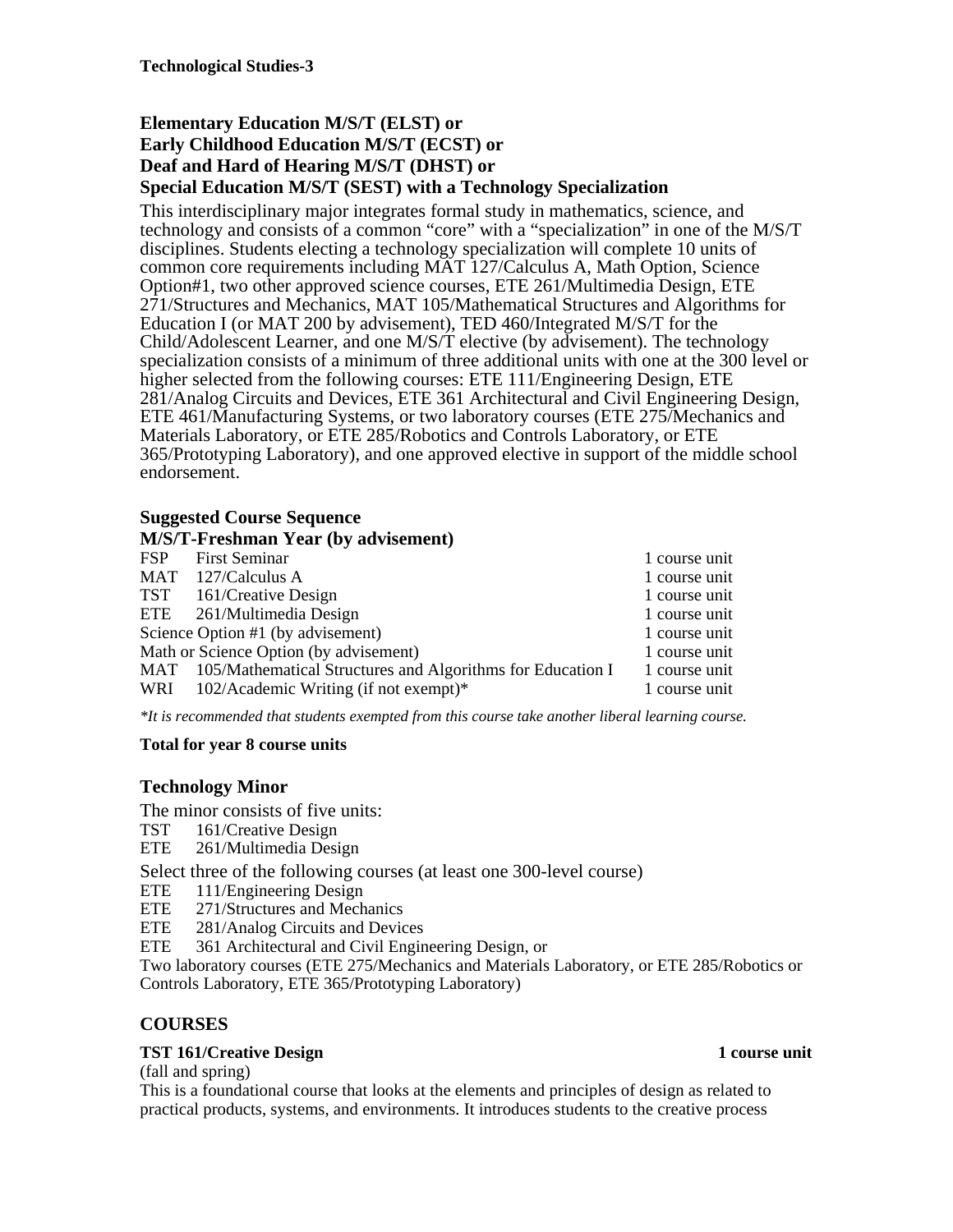#### **Technological Studies-4**

practiced by artists, designers, and engineers, valuable to them as both future producers and consumers. Content includes thinking, drawing, and modeling skills commonly used by designers; development of a design vocabulary; the nature and evolution of technological design; the impacts of design on the individual, society, and the environment; patents and intellectual property; human factors; team design; and appropriate technology, risk analysis, and futuring techniques. Design problems are presented within real-world contexts, using field trips and outside speakers. Students complete a major design project, document their work through a design portfolio, and present their solutions before the class. Weekly critiques of class projects build fluency, confidence, and creativity.

# **ETE 111/Engineering Design 1 course unit 1 course unit**

(annually-spring)

Introduces the student to the concepts of mechanical design through the use of solid modeling of machine and product elements, exercises in reverse engineering, and the design of a simple machine. The course endeavors to provide the student the experience of learning a concept by analysis (reverse engineering), giving form to this concept through 3-D modeling, and finally applying the concept(s) in a simple mechanical design.

# **ETE 131/Engineering Math** 1 course unit

(annually-spring)

*Prerequisite:* MAT 127

Includes a brief review of algebra, trigonometry, geometry, and Calculus A (differentiation and integration). The course will introduce the use of computational methods as a tool for engineering analysis. Computational methods will include Mathematica and MS Excel. Mathematical concepts to be covered include: numerical integration, multiple integrals, vector algebra, and differential equations. All mathematical topics will be tied to the solution of physical problems (the rocket equation, the RC circuit, spring-damper system, etc.). The course will also cover the analysis of experimental data and include the concepts of error analysis and standard deviation.

### **ETE 261/Multimedia Design 1 course unit 1 course unit**

(annually-fall)

This course is intended to build upon skills and experiences introduced in the TST 161/Creative Design. Students will gain a perspective on the historical and contemporary influence of the information age on the individual and society. Main emphasis will be placed on understanding 2-D visual elements, compositional operations and associated human factors principles. Students will be given design problems in page layout, photography, video production, web-based media using current equipment and software, and prepare an ethical case study.

### **ETE 271/Structures and Mechanics 1 course unit 1 course unit**

(annually-fall)

*Prerequisites*: Calculus A, PHY 201

This course is a synthesis of the primary concepts that are covered in the traditional ME courses of Statics, Strength of Materials and Machine Design. The lecture portion of the class contains ample real-world examples to illustrate the applicability of the concepts being discussed. The course will also contain a substantial hands-on component where students will be instructed in the safe use of woodworking machines. Students will fabricate a model from print that illustrates some basic machine concept. The students will make practical use of the course instruction by participating in a design competition where teams of students build a machine to solve a "real world" problem.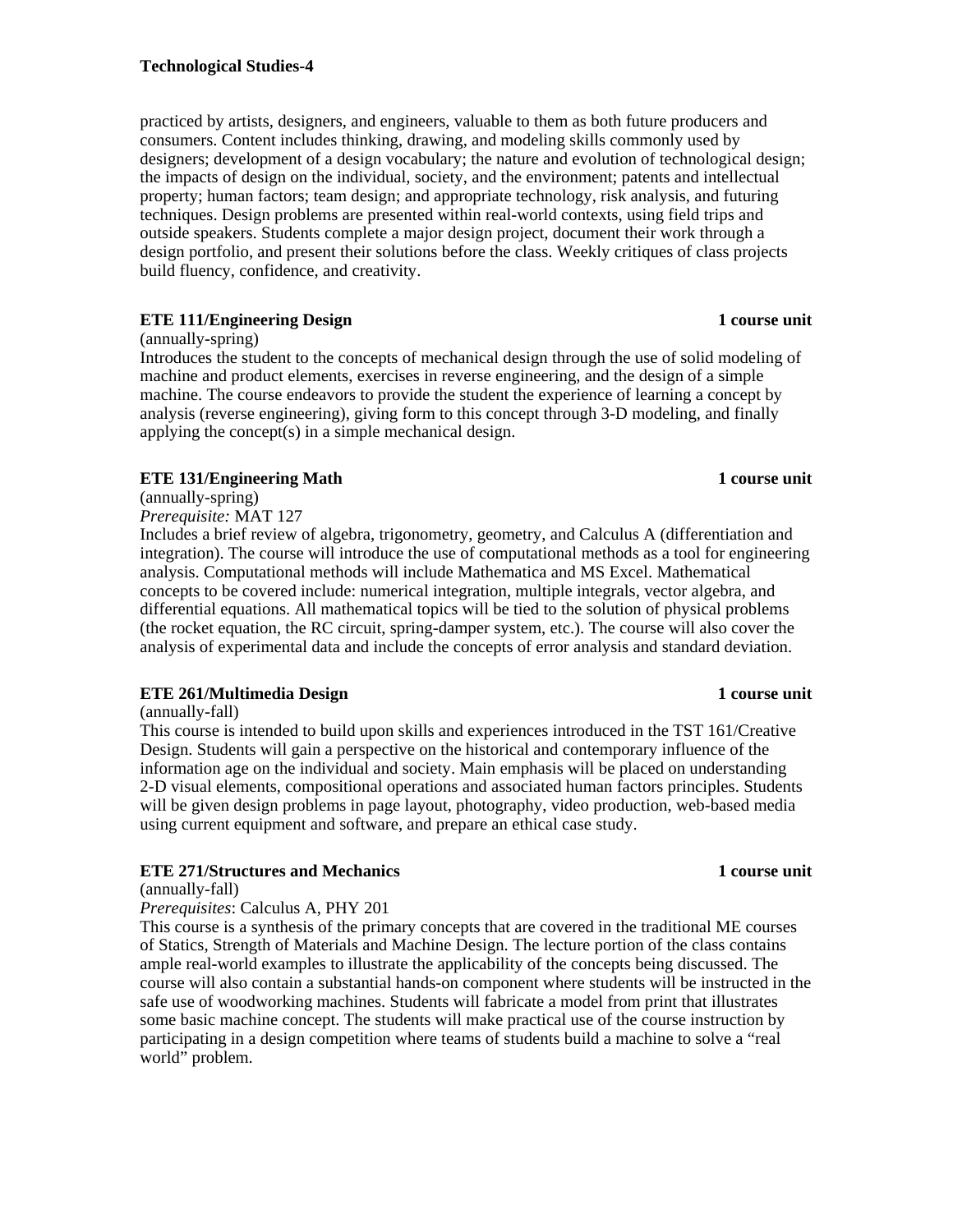# **ETE 275/Mechanics and Materials Laboratory .5 course units**

(annually-fall)

*Co-requisite:* ETE 271

This course builds upon the laboratory experience students gained in ETE 271 and the material covered in ETE 131/Engineering Math. Students get further instruction in the use of woodworking tools and learn the theory of cutting tools. The course moves on to machining techniques (lathe and mill) and includes projects that investigate optimal cutting speeds and feed speeds for various engineering materials. Additional projects cover tensile testing, the use of strain gages, sheet metal fabrication, plastics, composite materials and environmental effects.

# **ETE 279/Thermo and Fluid Systems 1 course unit 1 course unit 1 course unit**

(annually-spring)

*Prerequisite:* ETE 271

Students will study the design requirements of an engineered system such as a modern passenger jet or other major modern engineering accomplishment. Students will then apply these learned concepts and principles to a student selected problem and will design/engineer and make/model a selected solution.

# **ETE 281/Analog Circuits and Devices** 1 course unit **1** course unit

(annually-spring)

*Prerequisites:* MAT127

This introductory course provides the student with an overview of the fundamental concepts of electrical circuits. The course is lecture-based but requires the student to build and test a wide range of electrical circuits. The course will cover the use of the digital multimeter, variable power supply, function generator, and oscilloscope. Topics covered include Ohm's law, resistor networks, Kirchhoff's Laws, RC circuits, LEDs and diodes, transformers and rectifiers, transistors, op-amps, 555 timers, dc motors.

# **ETE 283/Digital Electronics** 1 course unit 1 course unit

(annually-fall)

*Prerequisite:* ETE 281

This course introduces the student to digital electronics as they are designed and used in modern electrical devices. Basic logic circuit concepts are briefly introduced, and the course then moves on to applications of digital circuits such as digital signal processing and digital process control. This course will also cover programming fundamentals using the C programming language and Mathematica.

# **ETE 285/Robotics and Controls Laboratory .5 course unit**

(annually-spring) *Prerequisites:* ETE 283

This course extends the scope of the hands-on components of ETE 281 and ETE 283. Students are given the opportunity to build and test various electrical systems that introduce a wide range of electrical and electro/mechanical components such as optical encoders, sensors and actuators.

# **ETE 361/Architectural and Civil Engineering Design 1 course unit 1 course unit**

(annually-spring)

# *Prerequisite:* ETE 261, ETE 271

This is an advanced course in the design of structures with an emphasis on understanding the historical and contemporary influence of designed objects on end users and society. Content includes key design themes from the Industrial Revolution to the present, architectural style, product development, civil engineering and structural analysis, and human factors. A Design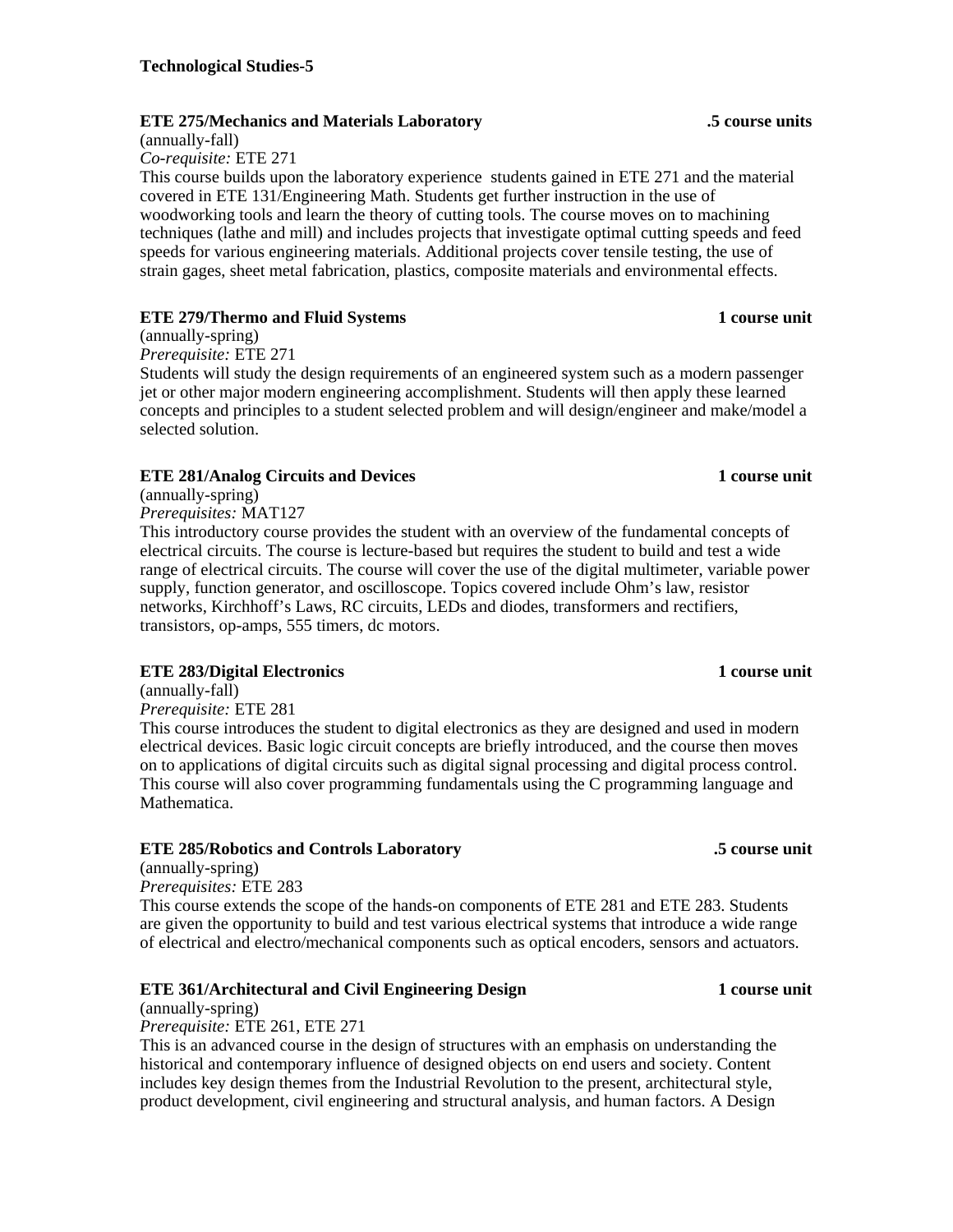(Style) Case Study is used to better understand the influence of human design on the individual, society, and the environment. A thematic approach is used to select some problems for this course.

# **ETE 365/Prototyping Laboratory .5 course unit**

(annually-fall)

*Co-requisite:* ETE 111, ETE 271

This is an advanced laboratory course designed to give students hands-on experiences with a variety of modeling techniques, tools, and machines. Students will make a variety of products including a mockup model, appearance model and prototype model. The experience is designed to develop the student's fabrication skills with advanced techniques to produce high quality models for product development.

# **ETE 371/Mechanical Systems Design 1 course unit 1 course unit**

(annually-fall)

*Prerequisite:* ETE 275

This course combines the knowledge of the previous mechanical oriented courses and considers applications where the only possible engineering solution requires a combination of these mechanical engineering concepts. Some examples are HVAC systems, internal combustion engines, fuel cells, power plants, space vehicles, and automobiles. Examples of mechanical systems will be covered by means of case studies. Students will work in teams to solve a series of design problems. These design problems will require that the student teams apply the methodology of engineering analysis to iterate an optimal solution that satisfies multiple criteria (e.g., weight, size, cost, ease of assembly, recyclability, etc.)

# **ETE 381/Mechatronics** 1 course unit

(annually-spring) *Prerequisite:* ETE 285 This course is to be a directed design class with an emphasis on the concepts of mechatronics. Various topics will be introduced using real-world examples such as engine control units (ECUs), autonomous vehicles (e.g., Mars rovers), and smart houses.

# **TST 391/Independent Study in Technological Studies 1 course unit 1 course unit**

(fall and spring) *Prerequisites:* Permission of instructor and department chair Independent Study is for advanced students wishing to pursue a special area of interest. Topic developed in consultation with a faculty advisor.

# **ETE 461/Manufacturing Systems** 1 course unit

(annually-spring) *Prerequisite:* ETE 365 This course challenges advanced students to design multi-step, automated production systems, including related elements of coordination, management, evaluation and continuous improvement. It documents the effects of mass production on individuals and society, and engages students with issues of economics, ethics and globalization.

# **ETE 470/Topics in Technological Studies 1 course unit 1 course unit**

(occasionally) *Prerequisites:* Recommendation of faculty adviser, approval of department chair Topics is an advanced course dealing with an emerging issue in technological studies.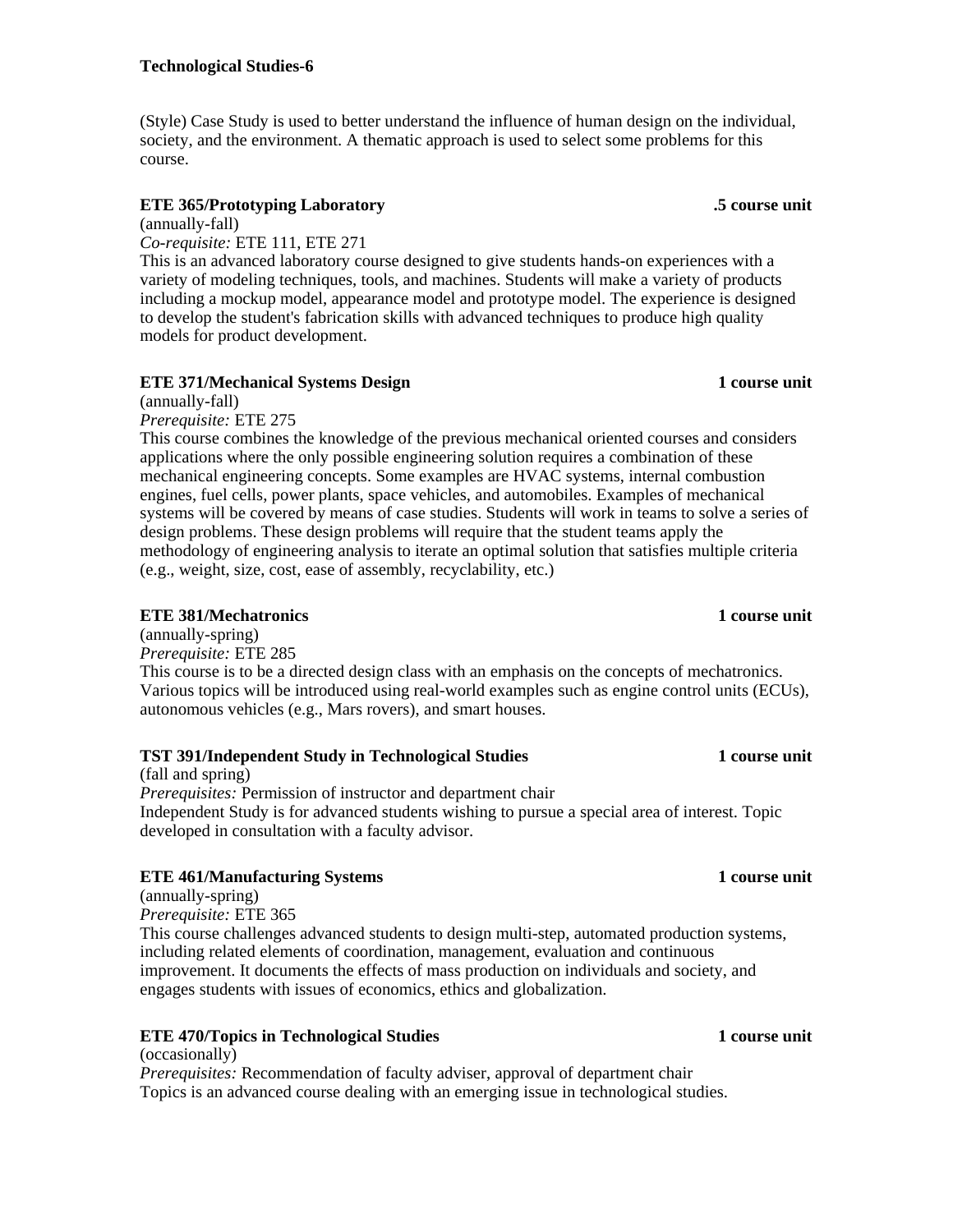### **ETE 495 Senior Design Project** 1 course unit **1** course unit

(annually-spring)

Senior Design Project is a culminating experience that provides the structure for students to further develop their design, problem solving and technical skills. Intended to come at the end of the program, students draw from their experiences to solve a major technical problem, including research, solution planning and development, testing and evaluation.

# **Professional Education Courses**

### **TED 280/Introduction to Teaching Technology Education 1 course unit**

(with clinical hours)

(annually-fall)

The course is an initial professional experience for technology teacher education candidates. Technology Education (the study of the designed world) as a subject is a dynamic new teaching field reflecting the need for students to better understand their technological world through a design-based learning environment. New "Standards for Technological Literacy: Content for the Study of Technology" were published in 2000. The National Science Foundation (NSF), the American Association for the Advancement of Science (AAAS), and most recently the Technology for All Americans (TfAA) project have recognized Technology Education as a new field of study and as an important element of school reform. This introduction will include observations of classroom activities and school administrative functions, teaching small groups of students, studying about selecting content for instruction and historical developments in the field. Student membership in ITEA and TEANJ is required.

#### **TED 380/Junior Professional Experience in Technology Education 1 course unit**

(with clinical hours)

(annually-spring)

*Prerequisites:* TED 280, junior status, 2.5 GPA

This course is a systematic professional experience designed to develop knowledge and skills necessary for teaching Technology Education in secondary schools. Experiences in the schools will include formal observation of teaching, planning for teaching, modes of instruction, presenting lessons, teacher-pupil interaction analysis and, planning, management and control of a Technology Education classroom/laboratory. The weekly seminars will address these and other related issues including defining the role of and performing as a professional educator. Continued membership in ITEA and TEANJ is required.

### **TED 391/Independent Study in Technology Education 1 course unit 1 course unit**

(fall and spring)

*Prerequisites:* Permission of instructor and department chair TED 391 is restricted to advanced students wishing to pursue a special area of interest. The topic will be developed in consultation with a faculty adviser.

### **TED 460/Integrated M/S/T for Child/Adolescent Learner 1 course unit**

(annually-spring)

*Prerequisites*: TST 161, ETE 271

This course is an introduction to research and contemporary issues concerning the national focus on technological literacy. The course will deal with concepts of design-based inquiry, history, principles and processes of technology including engineering and the impact of technological activity on the individual, society and the environment. The setting for the study of technological literacy and design-based inquiry will focus on initiating technological literacy starting at the elementary school level. The Children Designing and Engineering™ project serves as the model